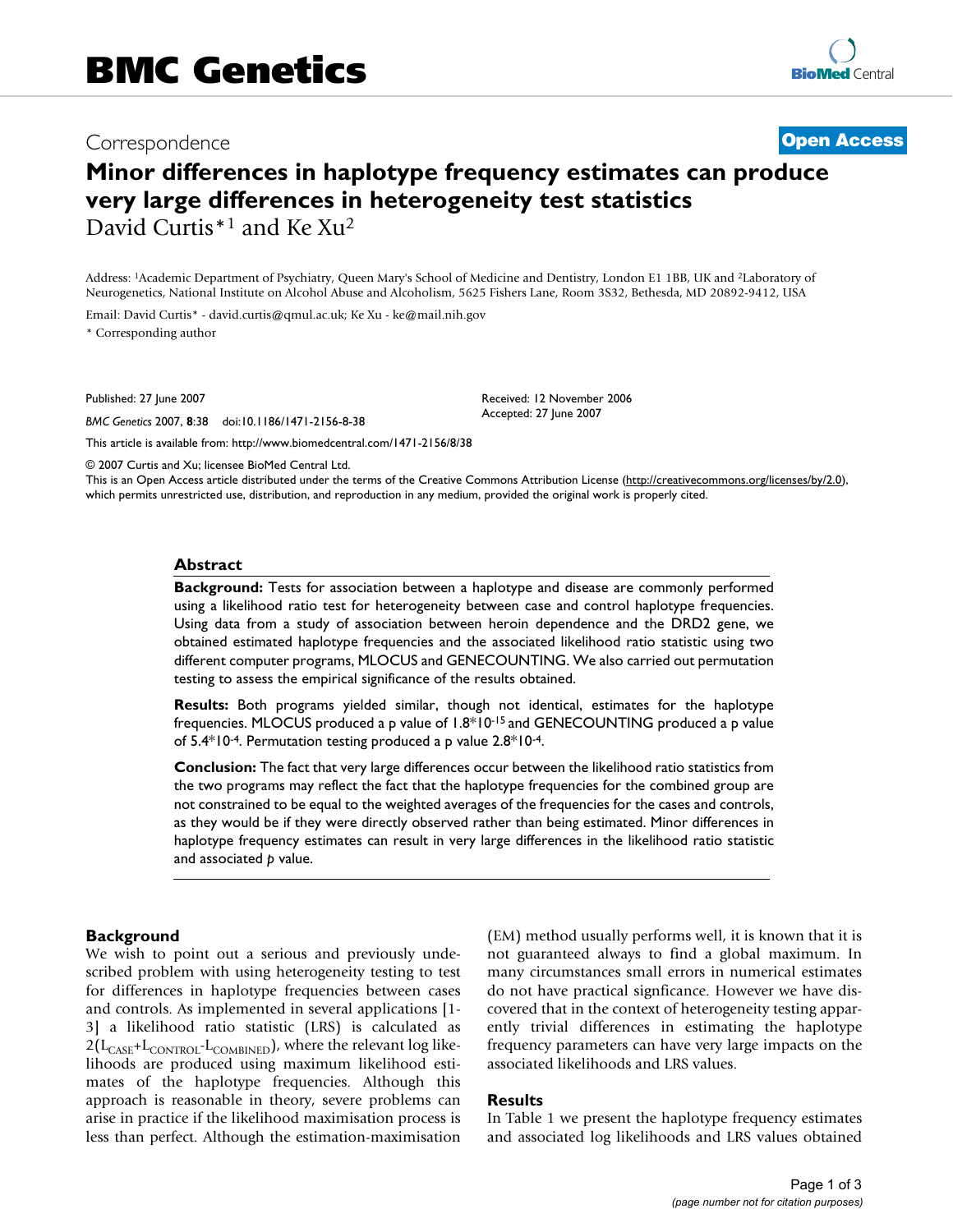from genotyping DRD2 polymorphisms in 503 subjects with heroin dependence and 336 controls [4] using MLO-CUS [2] and GENECOUNTING [3,5]. It can be seen that although there are only slight variations in the frequency estimates there is a very large difference between the LRS values obtained leading to statistical significance levels of either  $p = 1.8 * 10^{-15}$  or  $p = 5.4 * 10^{-4}$ . An empirical test of significance using permutation testing of the GENE-COUNTING result produced a value of  $p = 2.8 * 10^{-4}$ .

## **Discussion**

We believe that the magnitude of variation of the LRS values obtained will be surprising to many readers. To begin to understand why this might be the case, let us consider the frequencies estimated for the first haplotype by the MLOCUS program. For cases, controls and the combined sample respectively these consist of 0.005, 0.000 and 0.011. We note that the combined sample actually has an estimated frequency which is higher than that for either cases or controls. Obviously this cannot reflect the real situation but we will acknowledge that numerical approximations and/or the fact that the EM algorithm may not necessarily converge to a true maximum can adequately explain this discrepancy. To gain some appreciation of the effect this will have on calculations of the LRS value it is instructive to consider what would happen if these estimates were applied to actually observed haplotype counts rather than being incorporated into a complex likelihood calculation using weighted probabilities over all possible haplotype configurations, as in fact occurs within these programs. Then we would calculate the contribution to the LRS value for haplotype  $i$  as LRS<sub>i</sub> = 2\*(2\*Ncase\*ln(Pcase<sub>i</sub>) + 2\*Ncontrol\*ln(Pcontrol<sub>i</sub>) -

2\*Ncombined\*ln(Pcombined<sub>i</sub>)), where N represents the number of subjects, 2\*N the number of haplotypes and P the estimated frequency in the relevant group. When we do this for the first haplotype we obtain LRS<sub>1</sub> = 2<sup>\*</sup>(- $27.1+0+83.6$  = 113.5. As a contribution to a chi-squared statistic this is obviously extremely large and can be expected to be related to an infinitesimal *p* value. Although the likelihood calculations within the programs do not use the estimated frequencies in this way this simple example shows how small variations in frequency estimates could produce massive changes in the LRS.

If the haplotype frequency estimates were based on observed haplotype counts then they would need to conform to the constraint that the frequency in the combined sample would be equal to the weighted average of the case and control frequencies. However, when haplotype frequencies are estimated from phase-unknown genotypes and are estimated independently in the three groups this constraint need not apply and deviations from it can be seen to lead to surprisingly high LRS values and correspondingly small *p* values. In the present example, the fact that the frequency of one haplotype is estimated to be higher in the combined sample compared to both the cases and controls might draw attention to potential problems but it seems reasonable to expect that much more subtle differences in frequency estimates could still have substantial effects on the statistical inferences drawn from heterogeneity testing.

#### **Conclusion**

Apparently minor differences in estimated frequency can have a surprisingly important impact on the LRS obtained

**Table 1: Table showing haplotype frequency estimates and likelihood ratio statistics obtained from MLOCUS and GENECOUNTING for polymorphisms around DRD2**

| Haplotype                               | <b>MLOCUS</b> |          |             | <b>GENECOUNTING</b> |          |            |
|-----------------------------------------|---------------|----------|-------------|---------------------|----------|------------|
|                                         | Cases         | Controls | Combined    | Cases               | Controls | Combined   |
| 111111                                  | 0.005         | 0.000    | 0.011       | 0.021               | 0.000    | 0.012      |
| 111112                                  | 0.006         | 0.007    | 0.007       | 0.008               | 0.007    | 0.008      |
| 111121                                  | 0.499         | 0.470    | 0.480       | 0.482               | 0.472    | 0.479      |
| 111221                                  | 0.029         | 0.043    | 0.034       | 0.027               | 0.043    | 0.033      |
| 112111                                  | 0.001         | 0.000    | 0.002       | 0.004               | 0.000    | 0.002      |
| 112112                                  | 0.392         | 0.376    | 0.385       | 0.384               | 0.370    | 0.379      |
| 112121                                  | 0.021         | 0.026    | 0.021       | 0.021               | 0.025    | 0.023      |
| 112122                                  | 0.001         | 0.000    | 0.000       | 0.000               | 0.000    | 0.000      |
| 112221                                  | 0.001         | 0.000    | 0.001       | 0.001               | 0.000    | 0.001      |
| 221112                                  | 0.043         | 0.074    | 0.055       | 0.050               | 0.078    | 0.061      |
| 222112                                  | 0.001         | 0.004    | 0.003       | 0.000               | 0.004    | 0.002      |
| 222212                                  | 0.001         | 0.000    | 0.001       | 0.001               | 0.000    | 0.000      |
| Log likelihood                          | $-820.072$    | -573.826 | $-1458.75$  | -931.20             | -601.13  | $-1548.8$  |
| Likelihood ratio statistic              |               |          | 129.7       |                     |          | 33.0       |
| Asymptotic P value assuming 11 df       |               |          | $1.8*10-15$ |                     |          | $5.4*10-4$ |
| Empirical P value from permutation test |               |          |             |                     |          | $2.8*10-4$ |